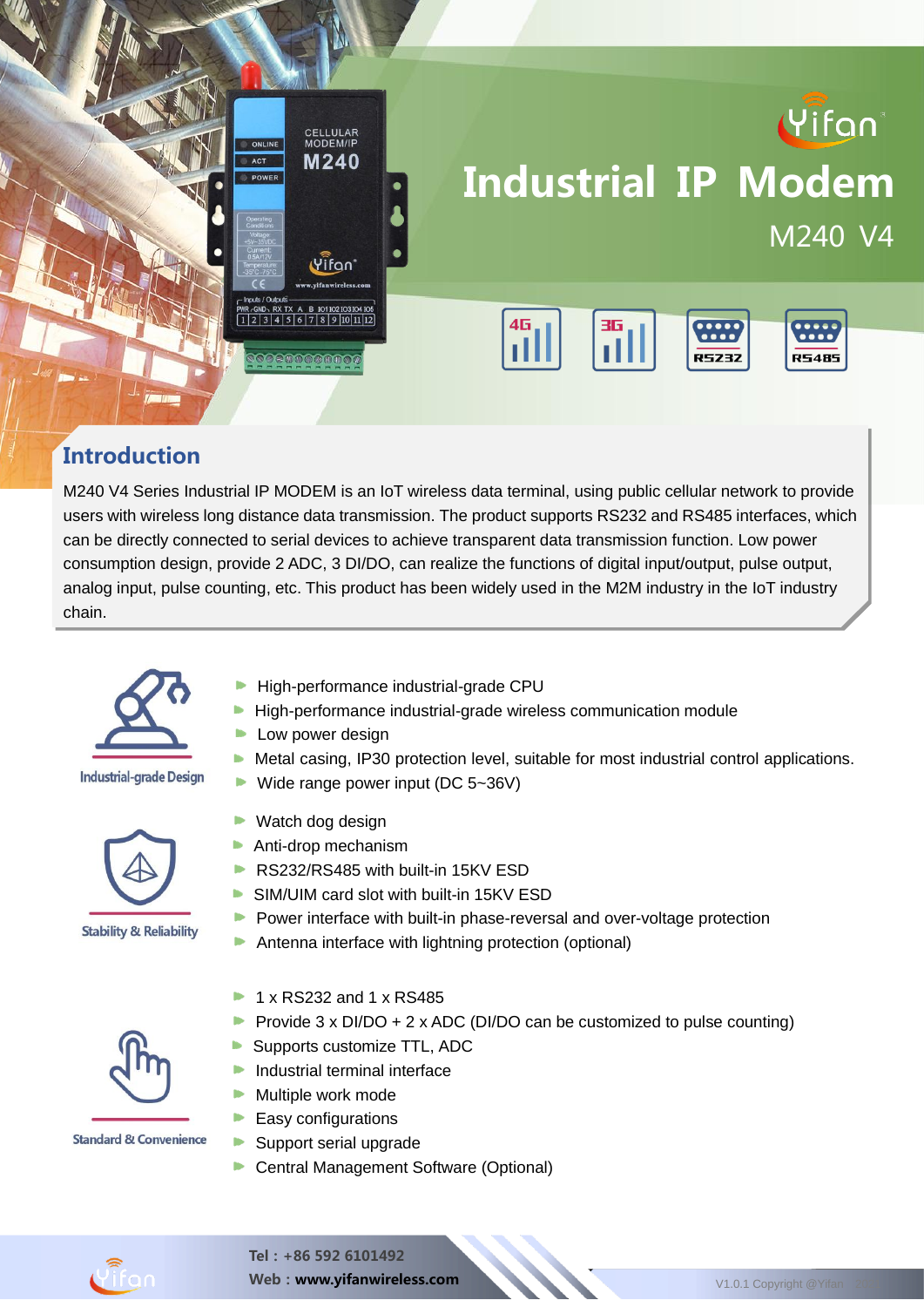

**High Performance** 

- **Embedded standard TCP/IP protocol stack, support transparent data transmission**
- $\blacktriangleright$  . Supports TCP server
- Support multi data centers and it can support 5 data centers at the same time
- Support double data centers, one main and another backup
- Þ. Support access to the center based on domain name and IP address
- **Supports APN**
- Multiple offline trigger modes, Including SMS, phone ringing, serial port data trigger online and offline mode

#### Product Specification

| <b>Cellular Specification</b> |                                                                                                                                                                                                                                                                    |  |  |  |  |
|-------------------------------|--------------------------------------------------------------------------------------------------------------------------------------------------------------------------------------------------------------------------------------------------------------------|--|--|--|--|
| <b>Items</b>                  | <b>Contents</b>                                                                                                                                                                                                                                                    |  |  |  |  |
| <b>Standard and Band</b>      | LTE FDD: B1/B3/B5/B7/B8/B20/B28<br>B1/B2/B3/B4/B5/B7/B8/B28 (Optional),<br>B2/B4/B5/B12/B13/B17/B66/B71 (Optional)<br>LTE TDD: B38/B39/B40/B41<br>HSPA+/HSUPA/HSDPA/WCDMA/UMTS 2100/1900/900/850MHz<br>EV-DO: BC0<br>CDMA 1x: BC0<br>GPRS/GSM 850/900/1800/1900MHz |  |  |  |  |
| <b>Bandwidth</b>              | LTE CAT4: 150Mbps(DL), 50Mbps(UL)<br>LTE CAT1: 10Mbps(DL), 5Mbps(UL)<br>DC-HSPA+: 42Mpbs(DL), 5.76 Mbps(UL)<br>HSPA+: 21Mbps(DL), 5.76 Mbps(UL)<br>EVDO Rev. A: 3.1Mbps(DL), 1.8Mbps(UL)<br>GPRS: 85.6kbps(DL), 85.6kbps(UL)                                       |  |  |  |  |
| <b>Transmit Power</b>         | < 23dBm (CAT4 Version)<br>LTE FDD/TDD: 23±1 dBm, GSM 900: 32.5±1 dBm, DCS 1800: 29.5±1 dBm (CAT1 version)<br>GSM850/900: <33dBm, GSM1800/1900: <30dBm (GPRS Version)                                                                                               |  |  |  |  |
| <b>Sensitivity</b>            | <- 98dBm (CAT4 Version)<br>FDD/TDD: -98+1 dBm, GSM 900: -109.5 dBm, DCS 1800: -108 dBm (CAT1 Version)<br><-108dBm (GPRS Version)                                                                                                                                   |  |  |  |  |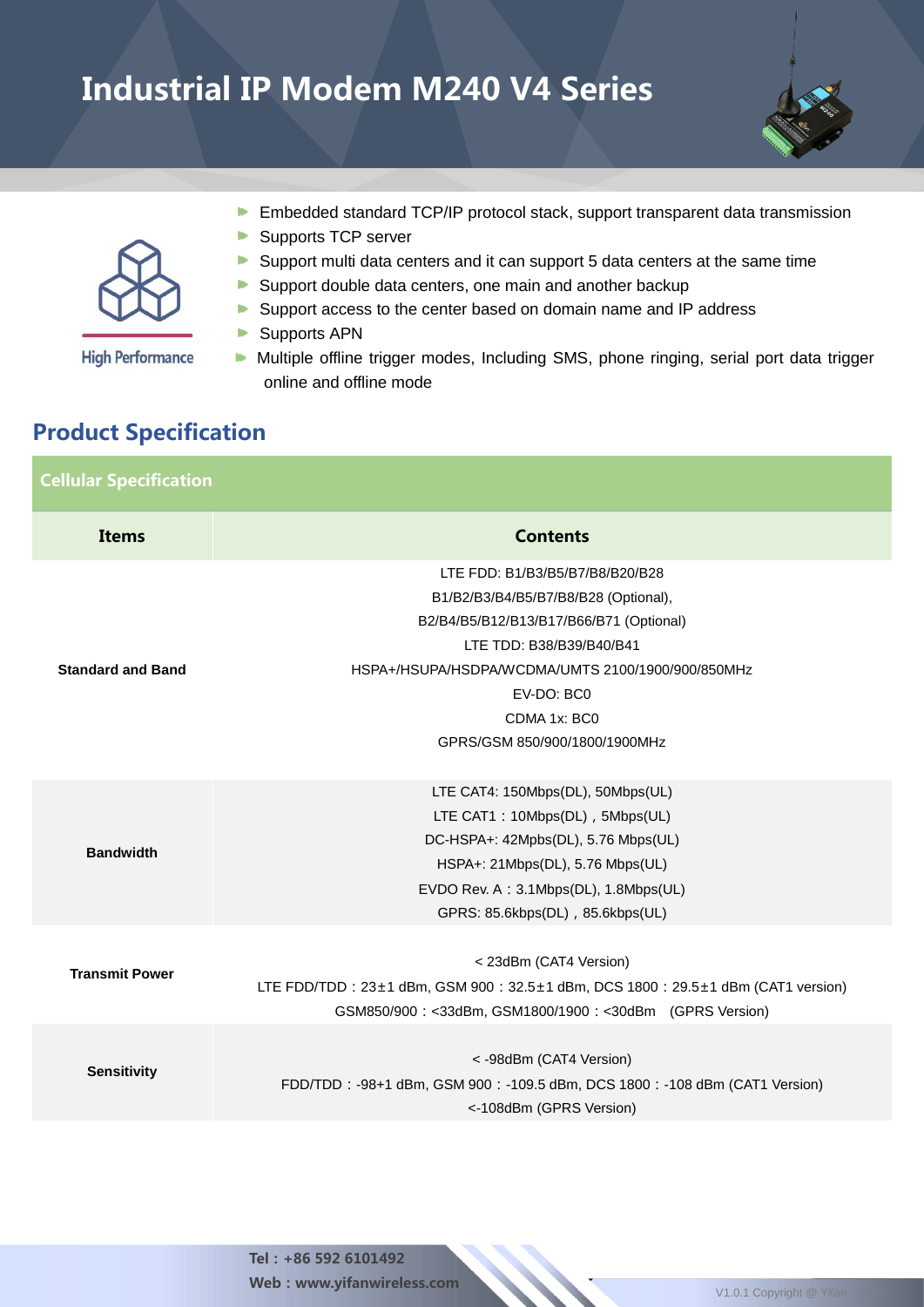

| <b>Hardware System</b>   |                                                                                                                                                            |  |  |  |  |  |
|--------------------------|------------------------------------------------------------------------------------------------------------------------------------------------------------|--|--|--|--|--|
| <b>Items</b>             | <b>Contents</b>                                                                                                                                            |  |  |  |  |  |
| CPU                      | Industrial-grade 32-bit communication processor                                                                                                            |  |  |  |  |  |
| Flash                    | 512KB (Can customize to 8MB)                                                                                                                               |  |  |  |  |  |
| DDR <sub>2</sub>         | 256KB                                                                                                                                                      |  |  |  |  |  |
| <b>Interfaces</b>        |                                                                                                                                                            |  |  |  |  |  |
| <b>Items</b>             | <b>Contents</b>                                                                                                                                            |  |  |  |  |  |
| <b>Serial</b>            | 1 x RS232 + 1 x RS485, with 15KV ESD protection<br>Data bit: 5, 6, 7, 8<br>Stop bit: 1, 1.5, 2<br>Check : None, Even, Odd<br>Baud rate: 1200~230400 bits/s |  |  |  |  |  |
| <b>LED Indicators</b>    | "PWR", "Online", "System"                                                                                                                                  |  |  |  |  |  |
| <b>Antenna Interface</b> | Cellular: Standard SMA female antenna interface, characteristic impedance: 50 Ω                                                                            |  |  |  |  |  |
| <b>SIM/UIM Slot</b>      | Standard SIM card slot, support 1.8V/3V SIM/UIM card, built-in 15KV ESD                                                                                    |  |  |  |  |  |
| <b>Power Interface</b>   | Terminal                                                                                                                                                   |  |  |  |  |  |
|                          | Antenna Interface                                                                                                                                          |  |  |  |  |  |





Note: There may be differences between models of accessories and interfaces, actual products shall prevail.

| <b>Power</b>          |                 |
|-----------------------|-----------------|
| <b>Items</b>          | <b>Contents</b> |
| <b>Input Voltage</b>  | DC 12V/0.5A     |
| <b>Accepted Range</b> | DC 5~36V        |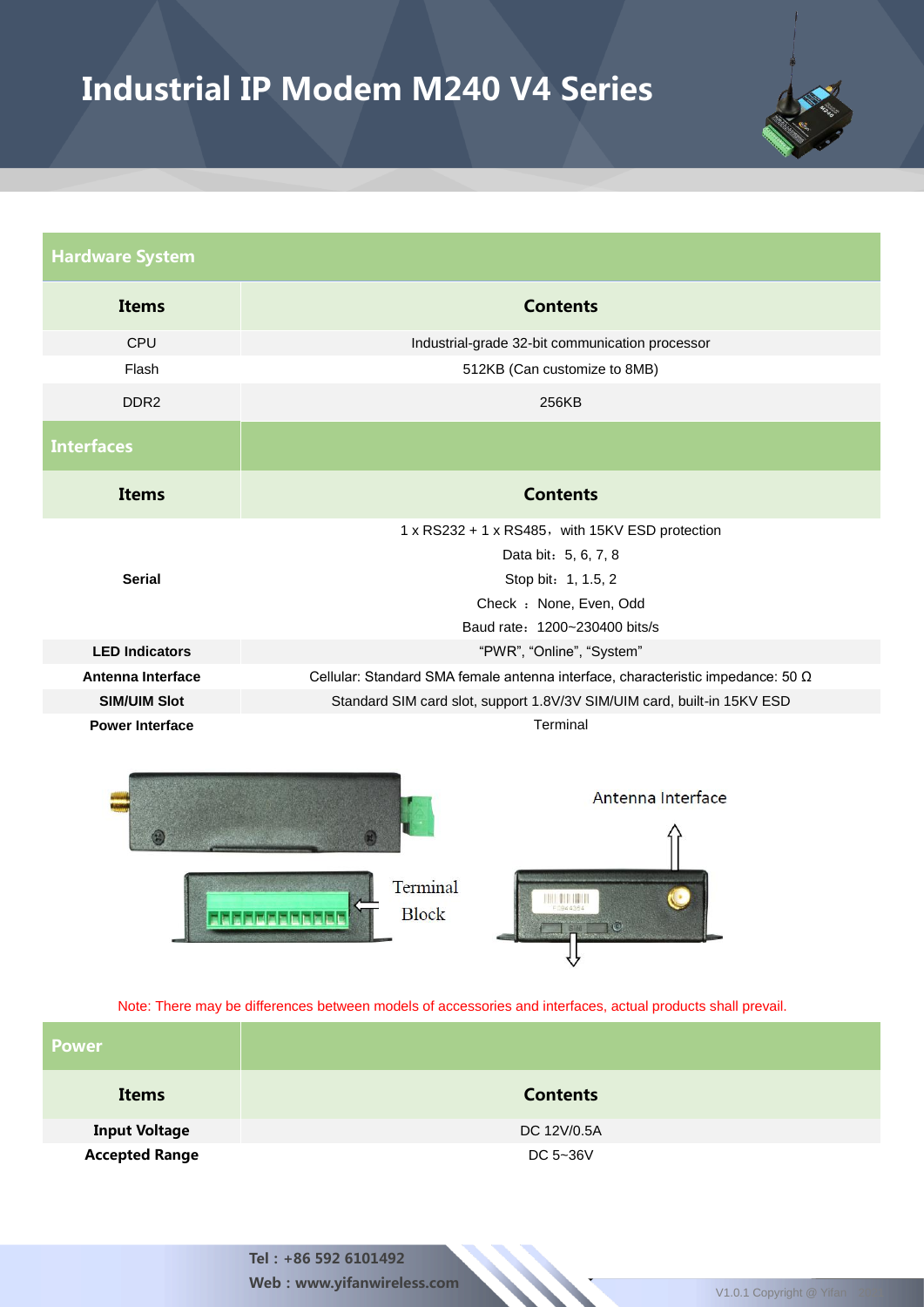

| <b>Power Consumption</b>     |                                                                                         |  |  |  |  |  |
|------------------------------|-----------------------------------------------------------------------------------------|--|--|--|--|--|
| <b>Work Mode</b>             | <b>Consumption</b>                                                                      |  |  |  |  |  |
| Communicating                | 20~65mA @12VDC (2G:20~40 mA 4G:20~65mA)<br>20~95mA @9VDC (2G:30~45 mA 4G:20~95mA)       |  |  |  |  |  |
| <b>Standby</b>               | 15~30 mA @12VDC<br>20~40 mA @9VDC                                                       |  |  |  |  |  |
| <b>Sleep</b>                 | 5~17mA @12VDC<br>6~22mA @9VDC                                                           |  |  |  |  |  |
| <b>Physical Properties</b>   |                                                                                         |  |  |  |  |  |
| <b>Items</b>                 | <b>Contents</b>                                                                         |  |  |  |  |  |
| Casing                       | Metal casing, IP30 protection level, suitable for most industrial control applications. |  |  |  |  |  |
| <b>Dimensions</b>            | 91x58.5x22mm (excluding antennas and mountings)                                         |  |  |  |  |  |
| Weight                       | 205g                                                                                    |  |  |  |  |  |
|                              |                                                                                         |  |  |  |  |  |
| <b>Others</b>                |                                                                                         |  |  |  |  |  |
| <b>Items</b>                 | <b>Contents</b>                                                                         |  |  |  |  |  |
| <b>Operating Temperature</b> | $-35 - +75^{\circ}$ C                                                                   |  |  |  |  |  |
| <b>Storage Temperature</b>   | $-40 - +85^{\circ}$ C                                                                   |  |  |  |  |  |

### Topology